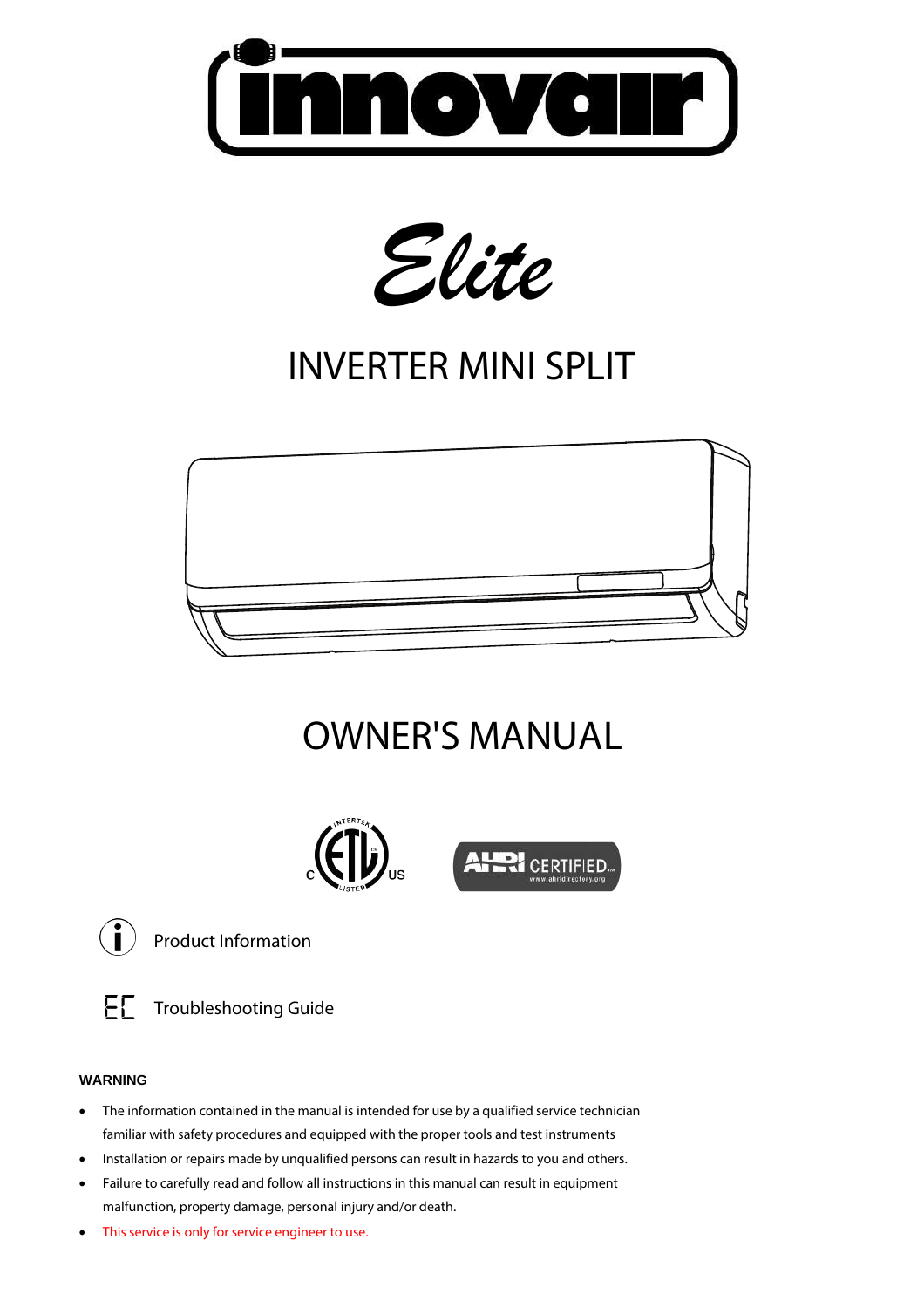## **Table of Contents**

**Owner's Manual**

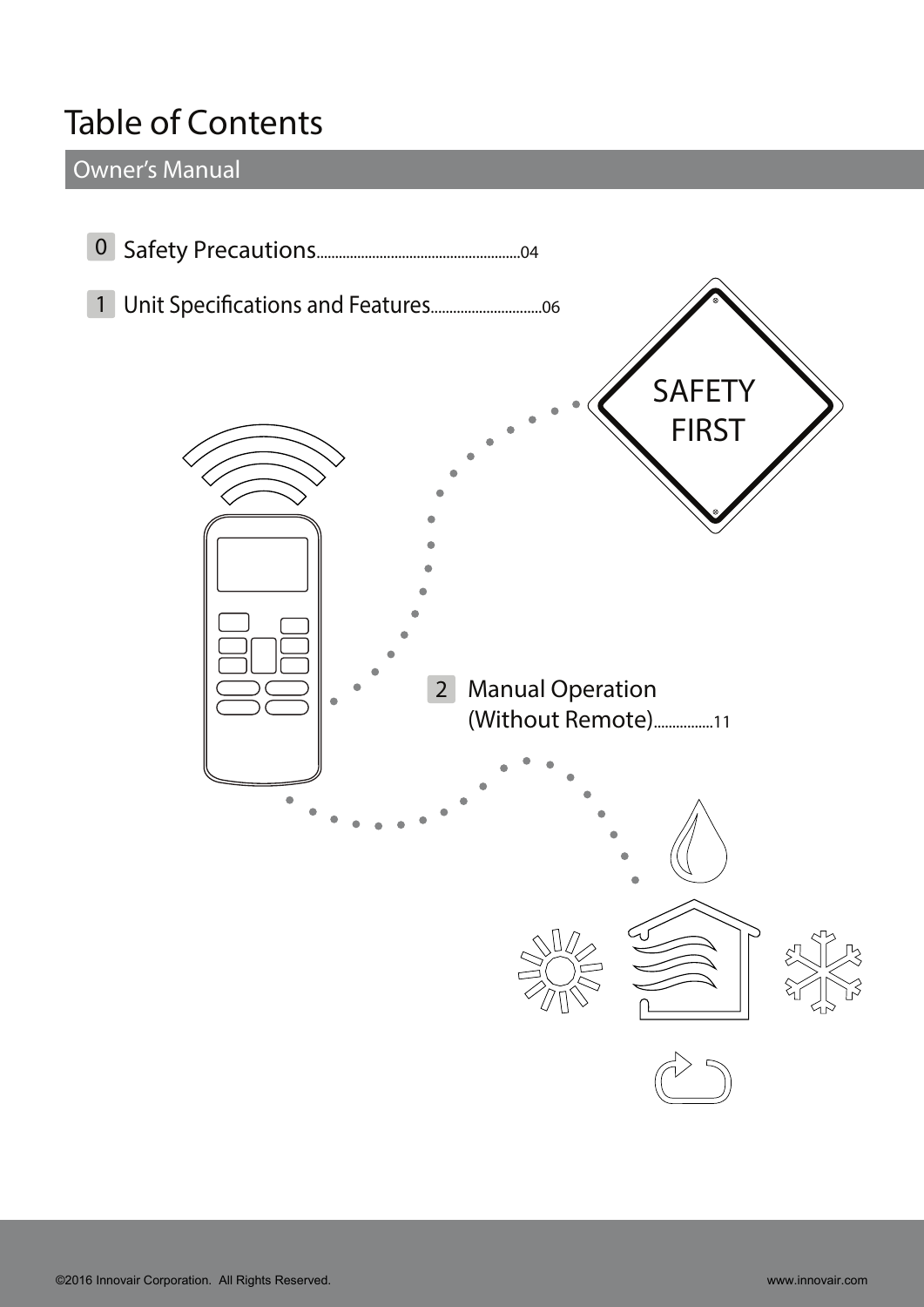

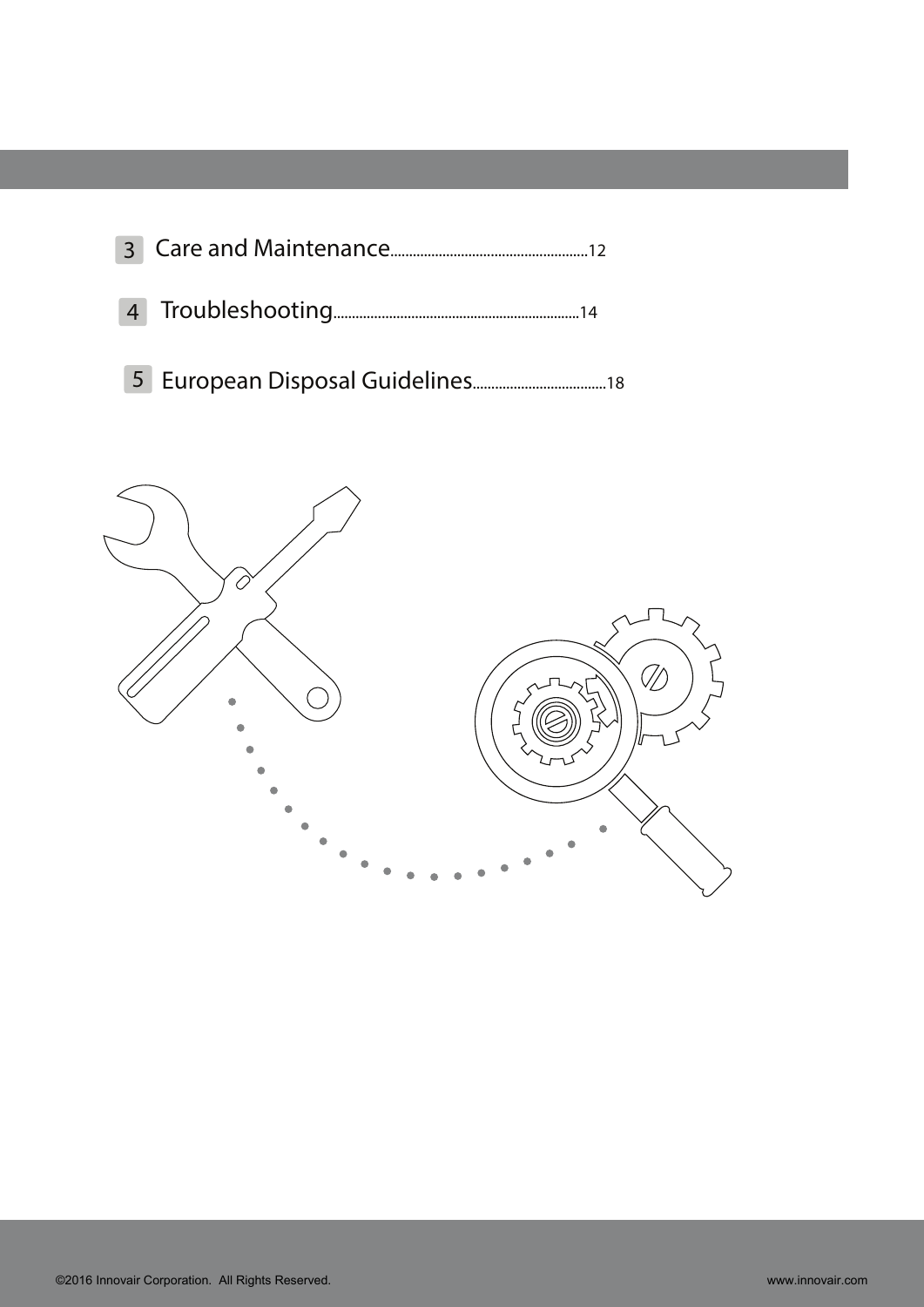# **Safety Precautions**

### **Read Safety Precautions Before Installation**

The seriousness of potential damage or injuries is classified as either a **WARNING** or **CAUTION**. **Incorrect installation due to ignoring instructions can cause serious damage or injury.**



**This symbol indicates that ignoring instructions may cause death or serious injury.**



**This symbol indicates that ignoring instructions may cause moderate injury to your person, or damage to your appliance or other property.**



This appliance can be used by children aged from 8 years and above and persons with reduced physical, sensory or mental capabilities or lack of experience and knowledge if they have been given supervision or instruction concerning use of the appliance in a safe way and understand the hazards involved. Children shall not play with the appliance. Cleaning and user maintenance shall not be made by children without supervision.

#### **INSTALLATION WARNINGS**

- Ask an authorized dealer to install this air conditioner. Inappropriate installation may cause water leakage, electric shock, or fire.
- All repairs, maintenance and relocation of this unit must be performed by an authorized service technician. Inappropriate repairs can lead to serious injury or product failure.

#### **WARNINGS FOR PRODUCT USE**

- If an abnormal situation arises (like a burning smell), immediately turn off the unit and pull the power plug. Call your dealer for instructions to avoid electric shock, fire or injury.
- **Do not** insert fingers, rods or other objects into the air inlet or outlet. This may cause injury, since the fan may be rotating at high speeds.
- **Do not** use flammable sprays such as hair spray, lacquer or paint near the unit. This may cause fire or combustion.
- **Do not** operate the air conditioner in places near or around combustible gases. Emitted gas may collect around the unit and cause explosion.
- **Do not** operate the air conditioner in a wet room (e.g., bathroom or laundry room). This can cause electrical shock and cause the product to deteriorate.
- **Do not** expose your body directly to cool air for a prolonged period of time.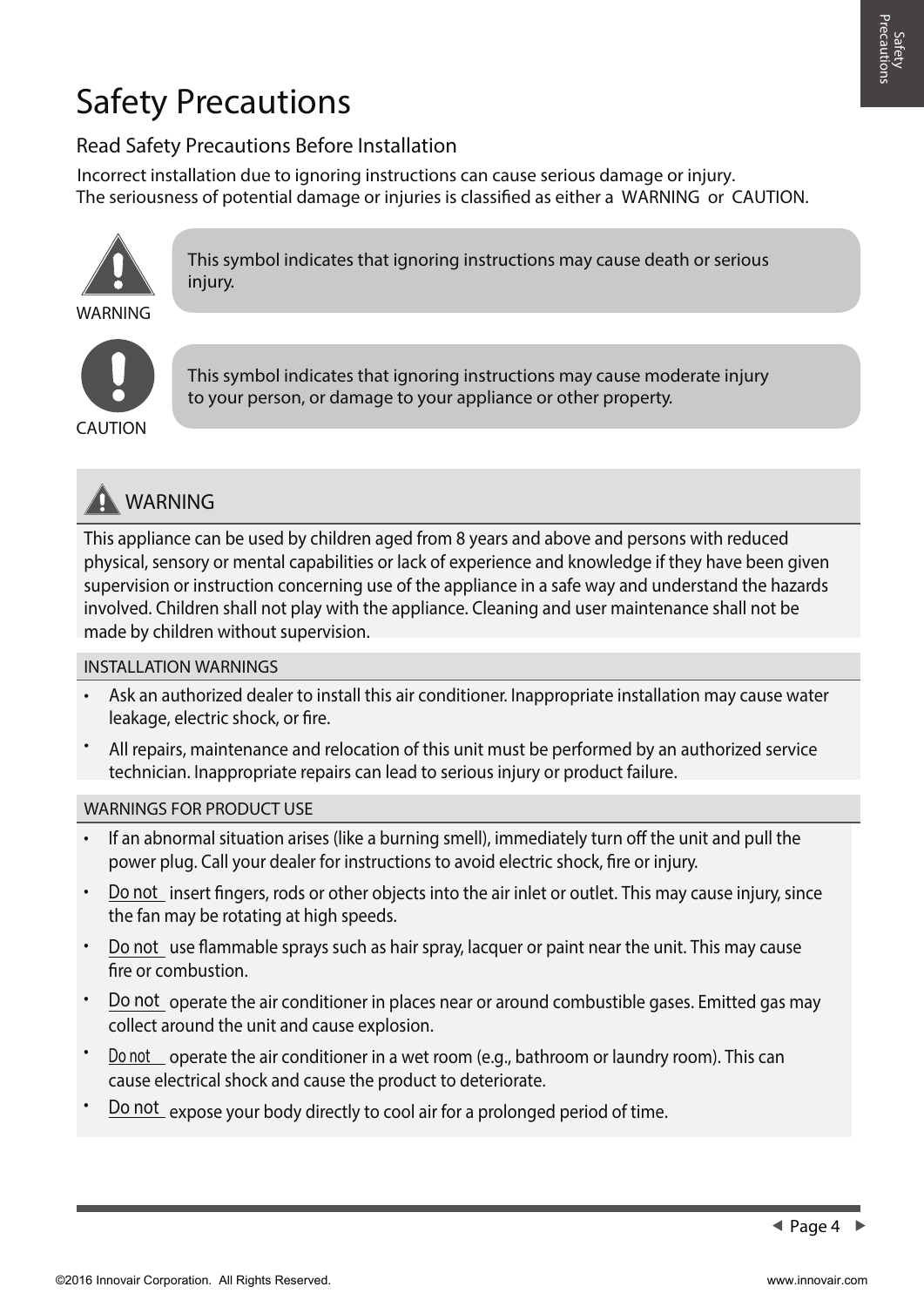- Only use the specified power cord. If the power cord is damaged, it must be replaced by the manufacturer or certified service agent.
- Keep power plug clean. Remove any dust or grime that accumulates on or around the plug. Dirty plugs can cause fire or electric shock.
- **Do not** pull power cord to unplug unit. Hold the plug firmly and pull it from the outlet. Pulling directly on the cord can damage it, which can lead to fire or electric shock.
- **Do not** use an extension cord, manually extend the power cord, or connect other appliances to the same outlet as the air conditioner. Poor electrical connections, poor insulation, and insufficient voltage can cause fire.

#### **CLEANING AND MAINTENANCE WARNINGS**

- Turn off the device and pull the plug before cleaning. Failure to do so can cause electrical shock.
- **Do not** clean the air conditioner with excessive amounts of water.
- **Do not** clean the air conditioner with combustible cleaning agents. Combustible cleaning agents can cause fire or deformation.

#### $\mathbf{I}$  **CAUTION**

- If the air conditioner is used together with burners or other heating devices, thoroughly ventilate the room to avoid oxygen deficiency.
- $\cdot$  Turn off the air conditioner and unplug the unit if you are not going to use it for a long time.
- Turn off and unplug the unit during storms.
- Make sure that water condensation can drain unhindered from the unit.
- **Do not** operate the air conditioner with wet hands. This may cause electric shock.
- **Do not** use device for any other purpose than its intended use.
- **Do not** climb onto or place objects on top of the outdoor unit.
- **Do not** allow the air conditioner to operate for long periods of time with doors or windows open, or if the humidity is very high.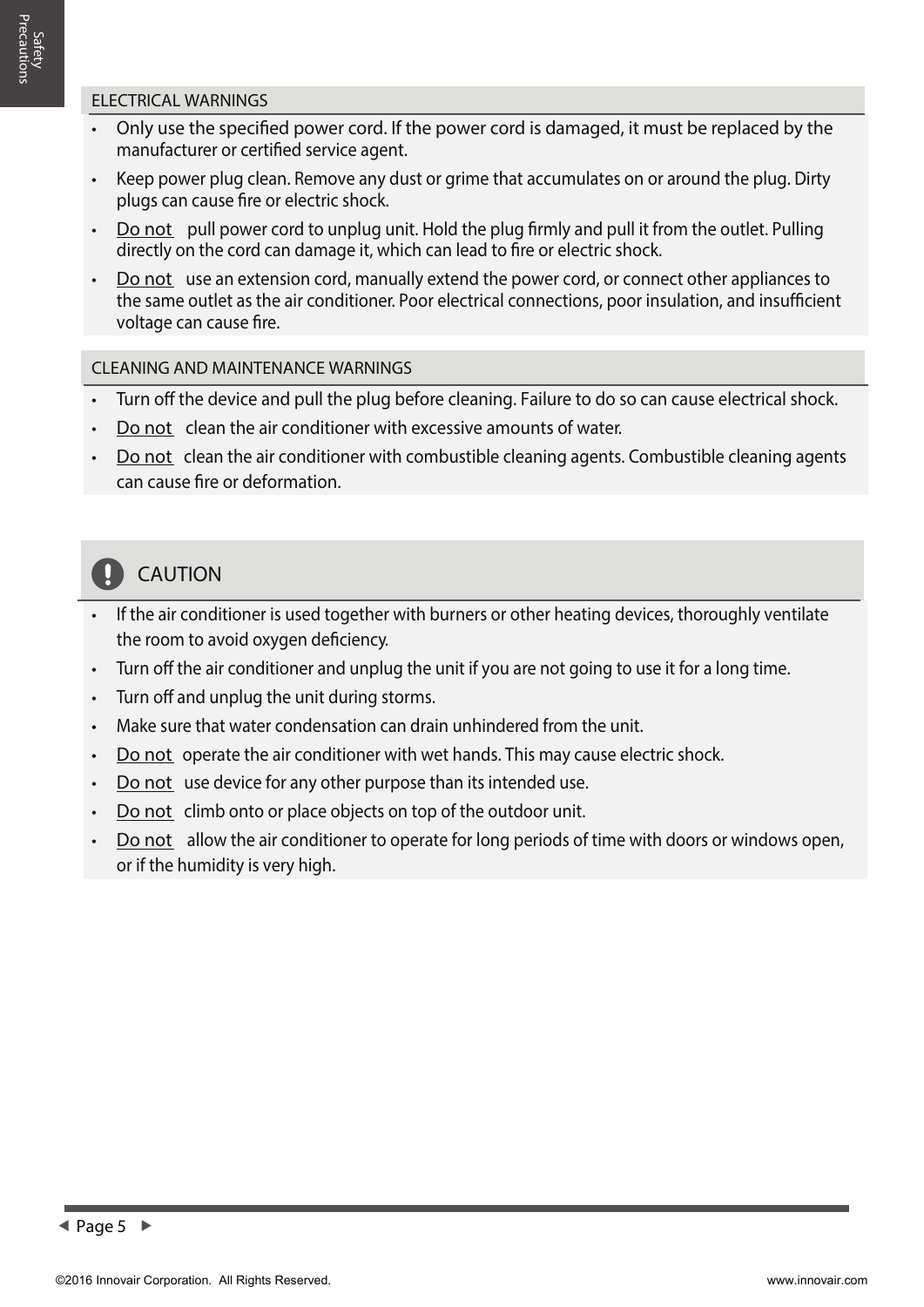## **Unit Specifications and Features**

**Unit Parts**



#### NOTE: A guide on using the infrared remote is not included in this literature package.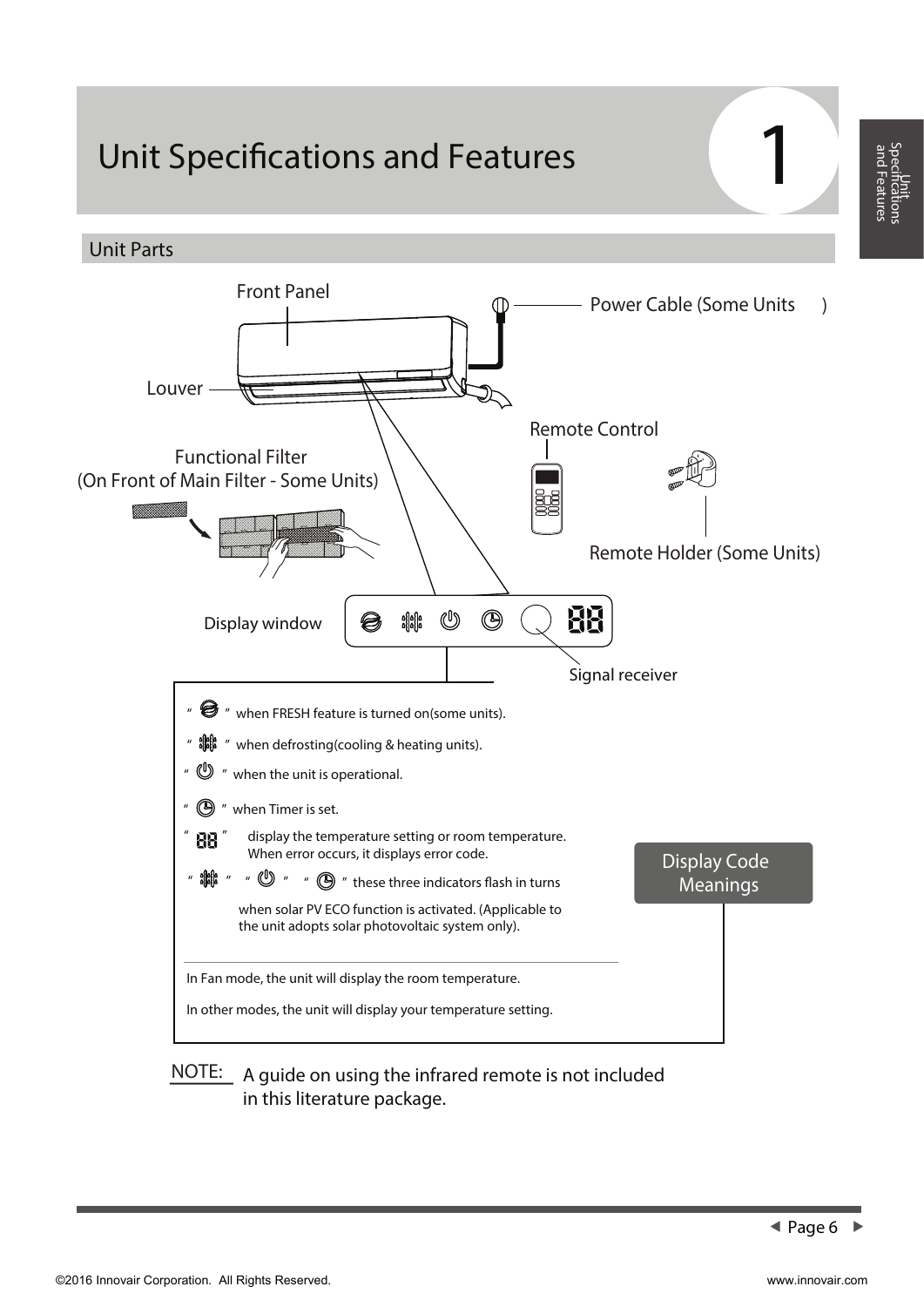#### **Achieving Optimal Performance**

Optimal performance for the COOL, HEAT, and DRY modes can be achieved in the following temperature ranges. When your air conditioner is used outside of these ranges, certain safety protection features will activate and cause the unit to perform less than optimally.

### **Inverter Split Type**

|                        | COOL mode                                                          | <b>HEAT mode</b>                                                  | DRY mode                                                          | <b>FOR OUTDOOR UNITS</b>                                                                                                              |
|------------------------|--------------------------------------------------------------------|-------------------------------------------------------------------|-------------------------------------------------------------------|---------------------------------------------------------------------------------------------------------------------------------------|
| Room Temperature       | $17^{\circ}$ C - 32 $^{\circ}$ C<br>$(63^{\circ}F - 90^{\circ}F)$  | $0^{\circ}$ C - 30 $^{\circ}$ C<br>$(32^{\circ}F - 86^{\circ}F)$  | $10^{\circ}$ C - 32 $^{\circ}$ C<br>$(50^{\circ}F - 90^{\circ}F)$ | <b>WITH AUXILIARY</b><br><b>ELECTRIC HEATER</b><br>When outside                                                                       |
|                        | $0^{\circ}$ C - 50 $^{\circ}$ C<br>$(32^{\circ}F - 122^{\circ}F)$  |                                                                   |                                                                   | temperature is below 0°C<br>$(32^{\circ}F)$ , we strongly<br>recommend keeping the<br>unit plugged in at all<br>time to ensure smooth |
| Outdoor<br>Temperature | $-15^{\circ}$ C - 50 $^{\circ}$ C<br>$(5^{\circ}F - 122^{\circ}F)$ | $-15^{\circ}$ C - 30 $^{\circ}$ C<br>$(5^{\circ}F - 86^{\circ}F)$ | $0^{\circ}$ C - 50 $^{\circ}$ C<br>$(32^{\circ}F - 122^{\circ}F)$ |                                                                                                                                       |
|                        | (For models with<br>low temp. cooling<br>systems.)                 |                                                                   |                                                                   | ongoing performance.                                                                                                                  |
|                        | $0^{\circ}$ C - 60 $^{\circ}$ C<br>$(32^{\circ}F - 140^{\circ}F)$  |                                                                   | $0^{\circ}$ C - 60 $^{\circ}$ C<br>$(32^{\circ}F - 140^{\circ}F)$ |                                                                                                                                       |
|                        | (For special<br>tropical models)                                   |                                                                   | (For special<br>tropical models)                                  |                                                                                                                                       |

#### **Fixed-speed Type**

|                        | COOL mode                                                                                                           | <b>HEAT</b> mode                                              | DRY mode                                                        |
|------------------------|---------------------------------------------------------------------------------------------------------------------|---------------------------------------------------------------|-----------------------------------------------------------------|
| Room<br>Temperature    | 17°-32°C (63°-90°F)                                                                                                 | $0^{\circ}$ -30 $^{\circ}$ C (32 $^{\circ}$ -86 $^{\circ}$ F) | 10 $^{\circ}$ -32 $^{\circ}$ C (50 $^{\circ}$ -90 $^{\circ}$ F) |
| Outdoor<br>Temperature | $18^{\circ} - 43^{\circ}$ C (64°-109°F)                                                                             |                                                               | 11°-43°C (52°-109°F)                                            |
|                        | │ (For models with low-temp cooling systems)<br>│ (For models with low-temp cooling systems)<br>-7°-24°C (19°-75°F) |                                                               | 18°-43°C (64°-109°F)                                            |
|                        | 18°-54°C (64°-129°F)<br>(For special tropical models)                                                               |                                                               | 18°-54°C (64°-129°F)<br>(For special tropical models)           |

**To further optimize the performance of your unit, do the following:**

- Keep doors and windows closed.
- Limit energy usage by using TIMER ON and TIMER OFF functions.
- Do not block air inlets or outlets.
- Regularly inspect and clean air filters.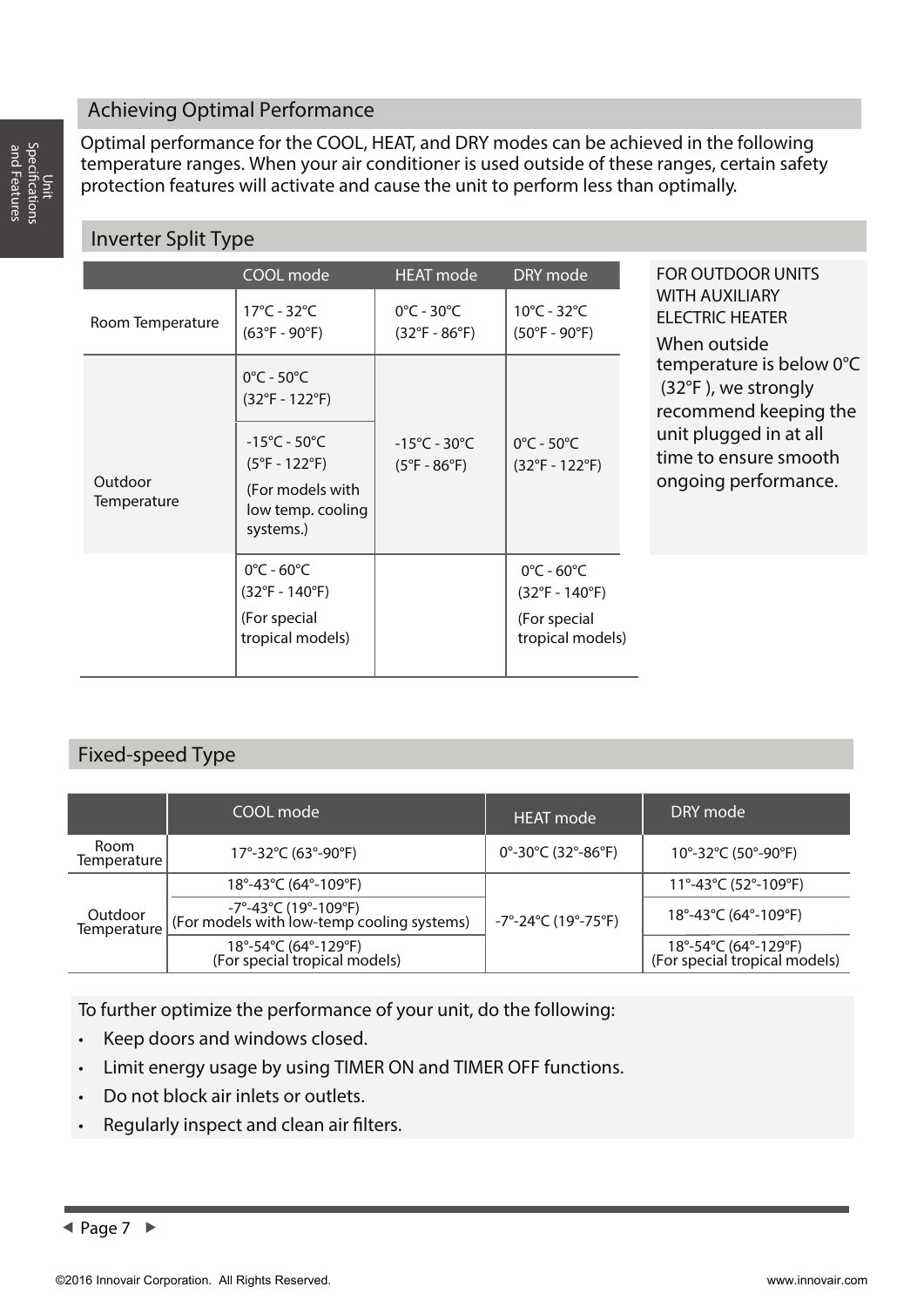For a detailed explanation of each function, refer to the **Remote Control Manual.**

#### **Other Features**

- **Auto-Restart** If the unit loses power, it will automatically restart with the prior settings once power has been restored.
- **Anti-mildew (some units)** When turning off the unit from COOL, AUTO (COOL), or DRY modes, the air conditioner will continue operate at very low power to dry up condensed water and prevent mildew growth.
- **Wi-Fi Control (some units)** Wi-Fi control allows you to control your air conditioner using your mobile phone and a Wi-Fi connection.
- **Louver Angle Memory(some units)** When turning on your unit, the louver will automatically resume its former angle.

when it detects refrigerant leakage.

• **Refrigerant Leakage Detection (some units)** The indoor unit will automatically display "EC"

For a detailed explanation of your unit's advanced functionality (such as TURBO mode and its self-cleaning functions), refer to the **Remote Control Manual.**

#### **NOTE ON ILLUSTRATIONS**

Illustrations in this manual are for explanatory purposes. The actual shape of your indoor unit may be slightly different. The actual shape shall prevail.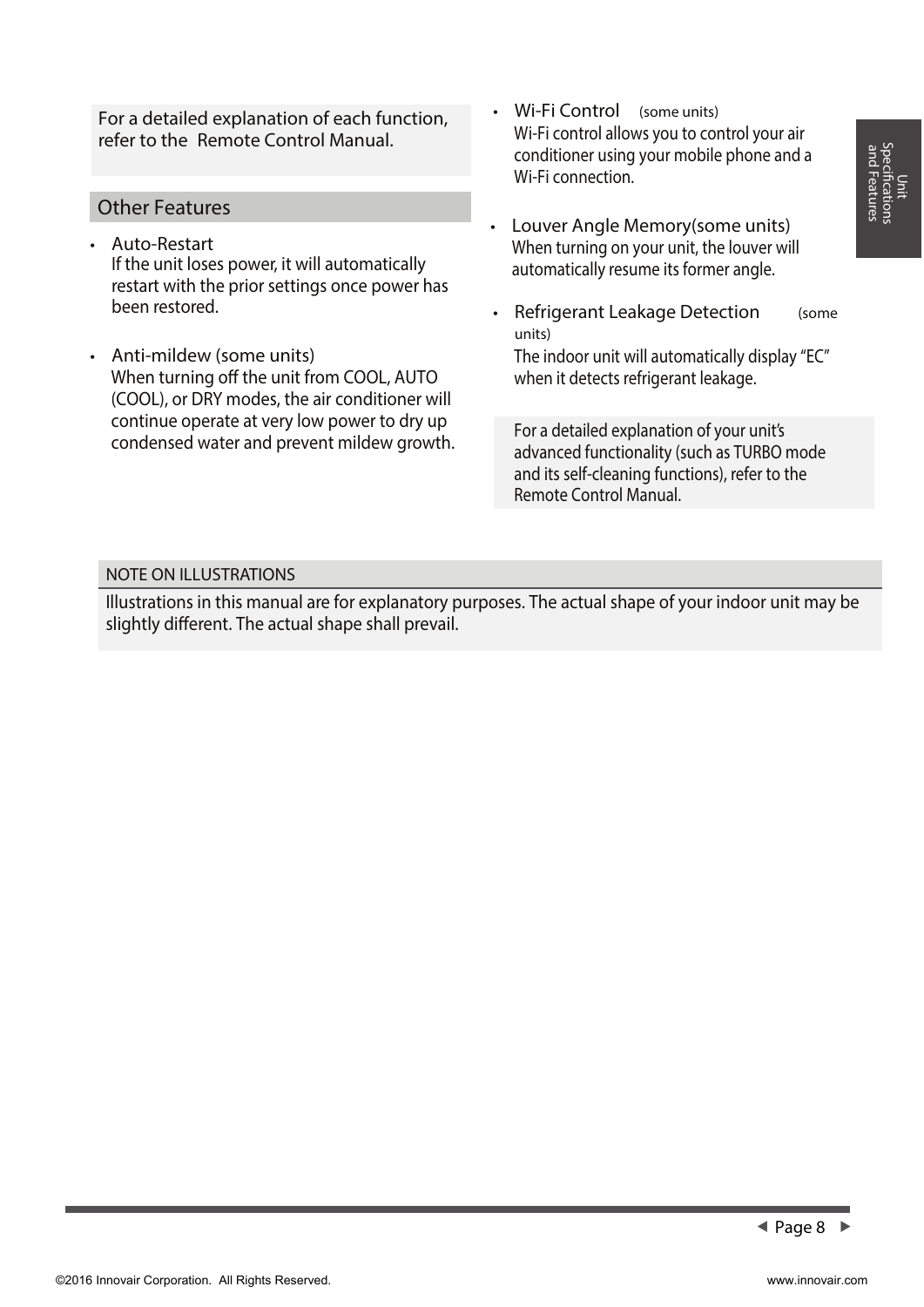#### **Setting Angle of Air Flow** •

#### **Setting vertical angle of air flow**

While the unit is on, use the **SWING/DIRECT**  button to set the direction (vertical angle) of airflow.

- 1. Press the **SWING/DIRECT** button once to activate the louver. Each time you press the button, it will adjust the louver by 6°. Press the button until the direction you prefer is reached.
- 2. To make the louver swing up and down continuously, press and hold the **SWING/ DIRECT** button for 3 seconds. Press it again to stop the automatic function.

#### **Setting horizontal angle of air flow**

The horizontal angle of the airflow must be set manually. Grip the deflector rod (See Fig.B) and manually adjust it to your preferred direction. For some units, the horizontal angle of the airflow can be set by remote control. please refer to the Remote Control Manual.

#### **NOTE ON LOUVER ANGLES**

When using COOL or DRY mode, do not set louver at too vertical an angle for long periods of time. This can cause water to condense on the louver blade, which will drop on your floor or furnishings. (See **Fig.A**)

When using COOL or HEAT mode, setting the louver at too vertical an angle can reduce the performance of the unit due to restricted air flow.

Do not move louver by hand. This will cause the louver to become out of sync. If this occurs, turn off the unit and unplug it for a few seconds, then restart the unit. This will reset the louver.



**Fig. A**

### **D** CAUTION

Do not put your fingers in or near the blower and suction side of the unit. The high-speed fan inside the unit may cause injury.



**Fig. B**

 $\triangleleft$  Page 9  $\triangleright$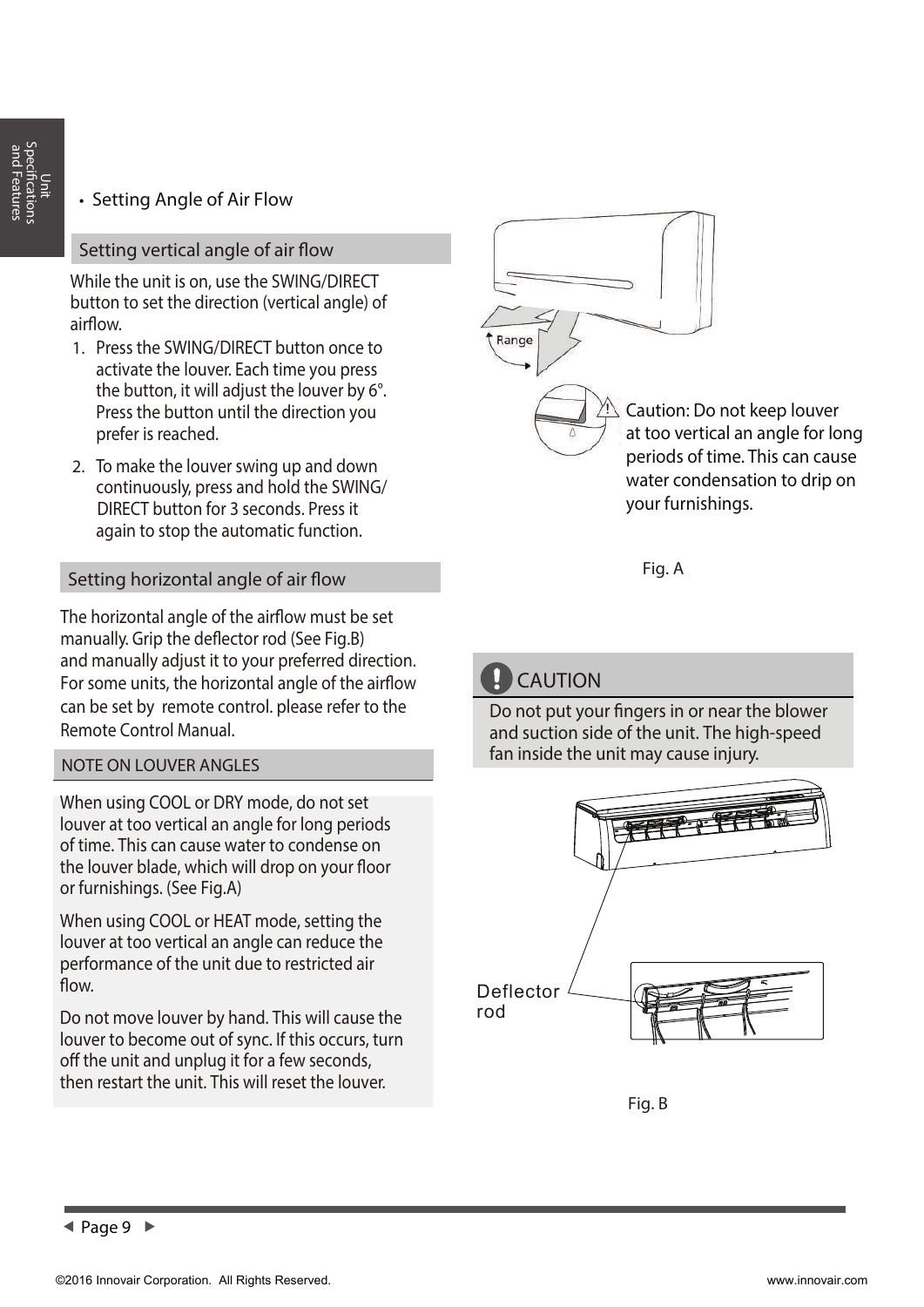#### **Sleep Operation** •

The SLEEP function is used to decrease energy use while you sleep (and don't need the same temperature settings to stay comfortable). This function can only be activated via remote control.

Press the **SLEEP** button when you are ready to go to sleep. When in COOL mode, the unit will increase the temperature by 1°C (2°F) after 1 hour, and will increase an additional 1°C (2°F) after another hour. When in HEAT mode, the unit will decrease the temperature by 1°C (2°F) after 1 hour, and will decrease an additional 1°C (2°F) after another hour.

It will hold the new temperature for 5 hours, then the unit will turn off automatically.

**Note:** The SLEEP function is not available in FAN or DRY mode.

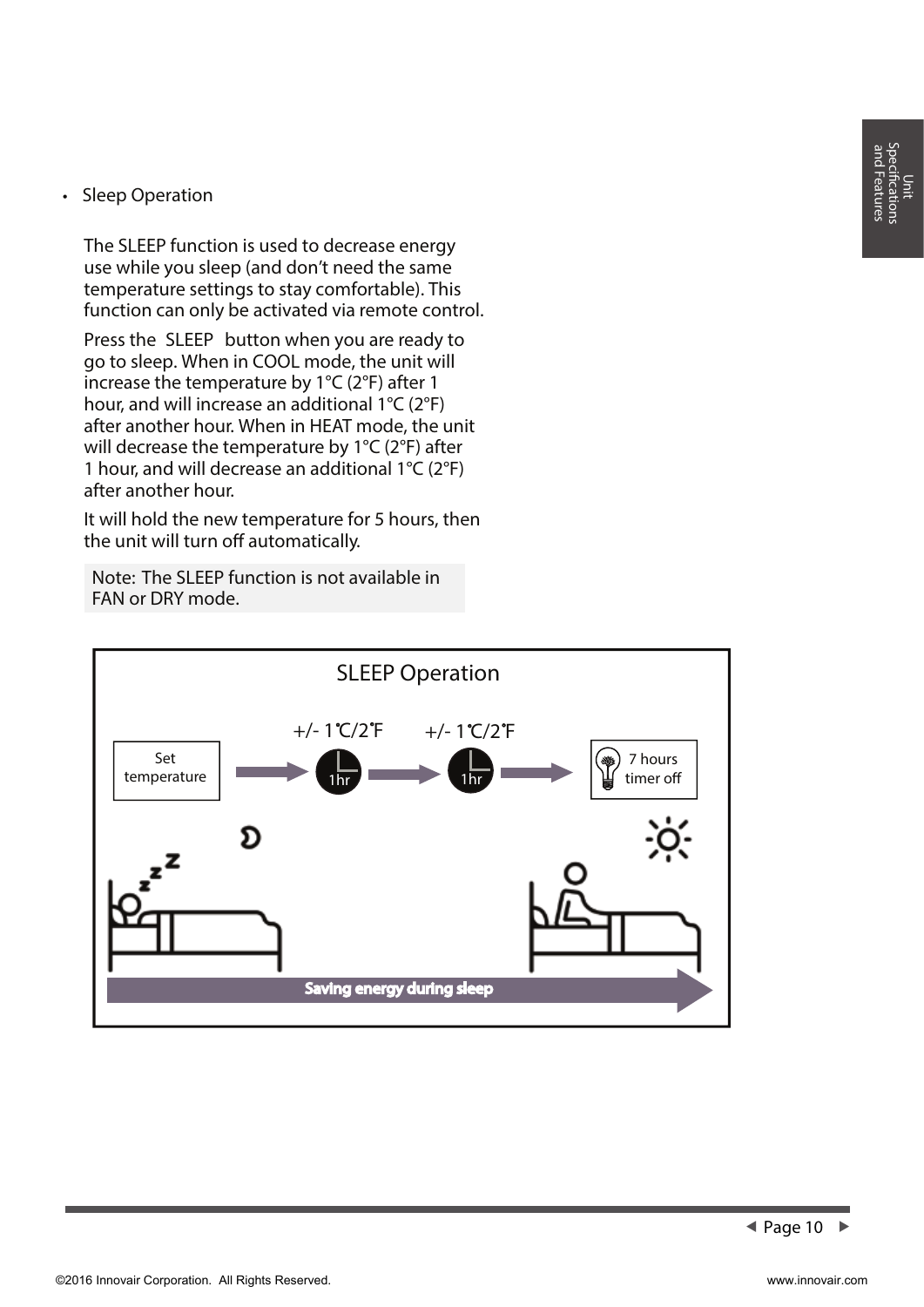# **Manual Operation (Without Remote) 2**

#### **How to operate your unit without the remote control**

In the event that your remote control fails to work, your unit can be operated manually with the **MANUAL CONTROL** button located on the indoor unit. Note that manual operation is not a long-term solution, and that operating the unit with your remote control is strongly recommended.

#### **BEFORE MANUAL OPERATION**

Unit must be turned off before manual operation.

To operate your unit manually:

- 1. Open the front panel of the indoor unit.
- 2. Locate the **MANUAL CONTROL button** on the right-hand side of the unit.
- 3. Press the **MANUAL CONTROL button** one time to activate FORCED AUTO mode.
- 4. Press the **MANUAL CONTROL button** again to activate FORCED COOLING mode.
- 5. Press the **MANUAL CONTROL button** a third time to turn the unit off.
- 6. Close the front panel.

### **CAUTION**

The manual button is intended for testing purposes and emergency operation only. Please do not use this function unless the remote is lost and it is absolutely necessary. To restore regular operation, use the remote control to activate the unit.



 **Page 11**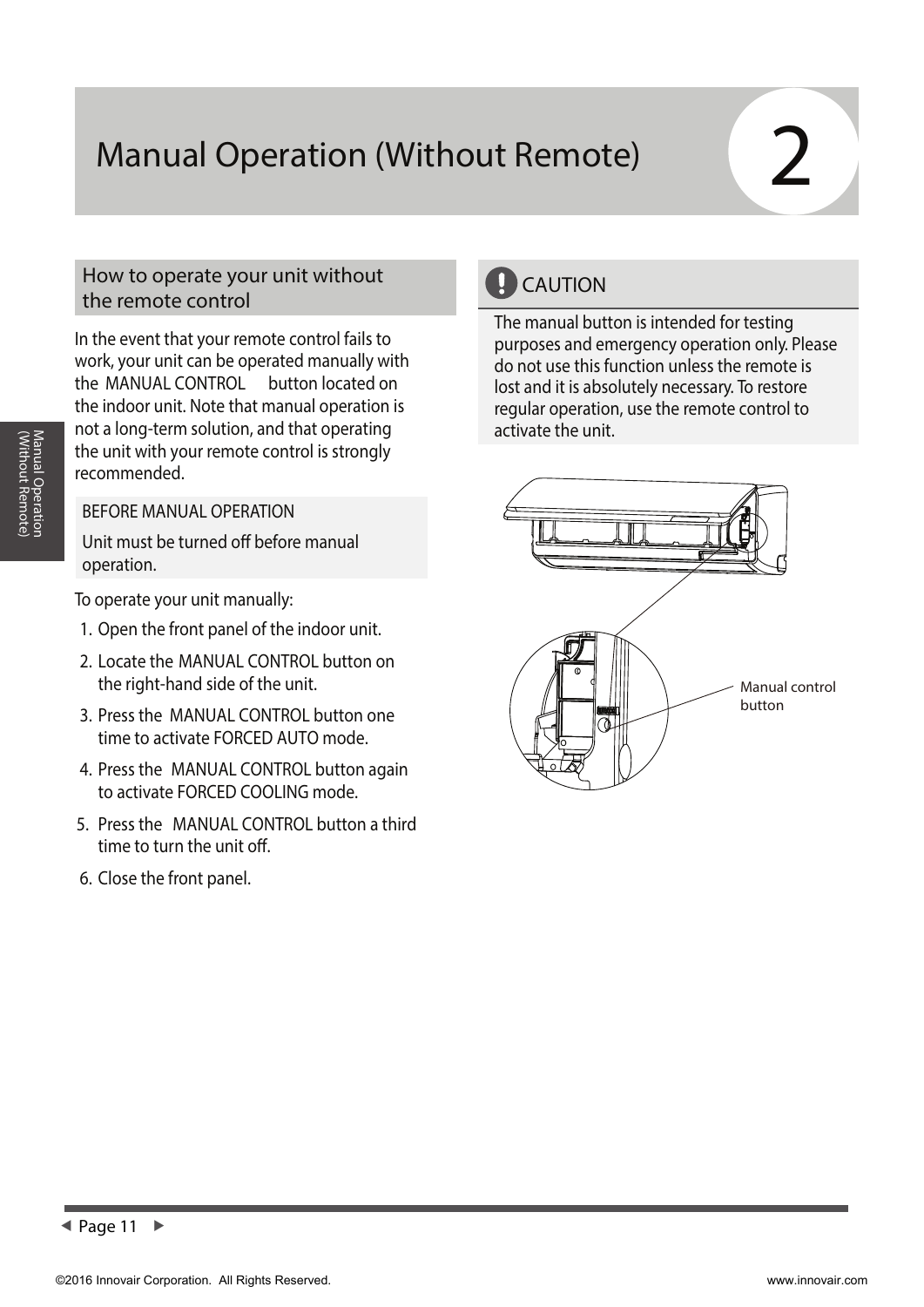# **Care and Maintenance**

#### **Cleaning Your Indoor Unit**

#### **BEFORE CLEANING OR MAINTENANCE**

**ALWAYS TURN OFF YOUR AIR CONDITIONER SYSTEM AND DISCONNECT ITS POWER SUPPLY BEFORE CLEANING OR MAINTENANCE.**

## **CAUTION**

Only use a soft, dry cloth to wipe the unit clean. If the unit is especially dirty, you can use a cloth soaked in warm water to wipe it clean.

- **Do not** use chemicals or chemically treated cloths to clean the unit
- **Do not** use benzene, paint thinner, polishing powder or other solvents to clean the unit. They can cause the plastic surface to crack or deform.
- **Do not** use water hotter than 40°C (104°F) to clean the front panel. This can cause the panel to deform or become discolored.

#### **Cleaning Your Air Filter**

A clogged air conditioner can reduce the cooling efficiency of your unit, and can also be bad for your health. Make sure to clean the filter once every two weeks.

- 1. Lift the front panel of the indoor unit.
- 2. Grip the tab on the end of the filter, lift it up,then pull it towards yourself.
- 3. Now pull the filter out.
- 4. If your filter has a small air freshening filter, unclip it from the larger filter. Clean this air freshening filter with a hand-held vacuum.
- 5. Clean the large air filter with warm, soapy water. Be sure to use a mild detergent.
- 6. Rinse the filter with fresh water, then shake off excess water.
- 7. Dry it in a cool, dry place, and refrain from exposing it to direct sunlight.
- 8. When dry, re-clip the air freshening filter to the larger filter, then slide it back into the indoor unit.
- 9. Close the front panel of the indoor unit.





Remove air freshening filter from back of larger filter (some units)





### **CAUTION**

Do not touch air freshening (Plasma) filter for at least 10 minutes after turning off the unit.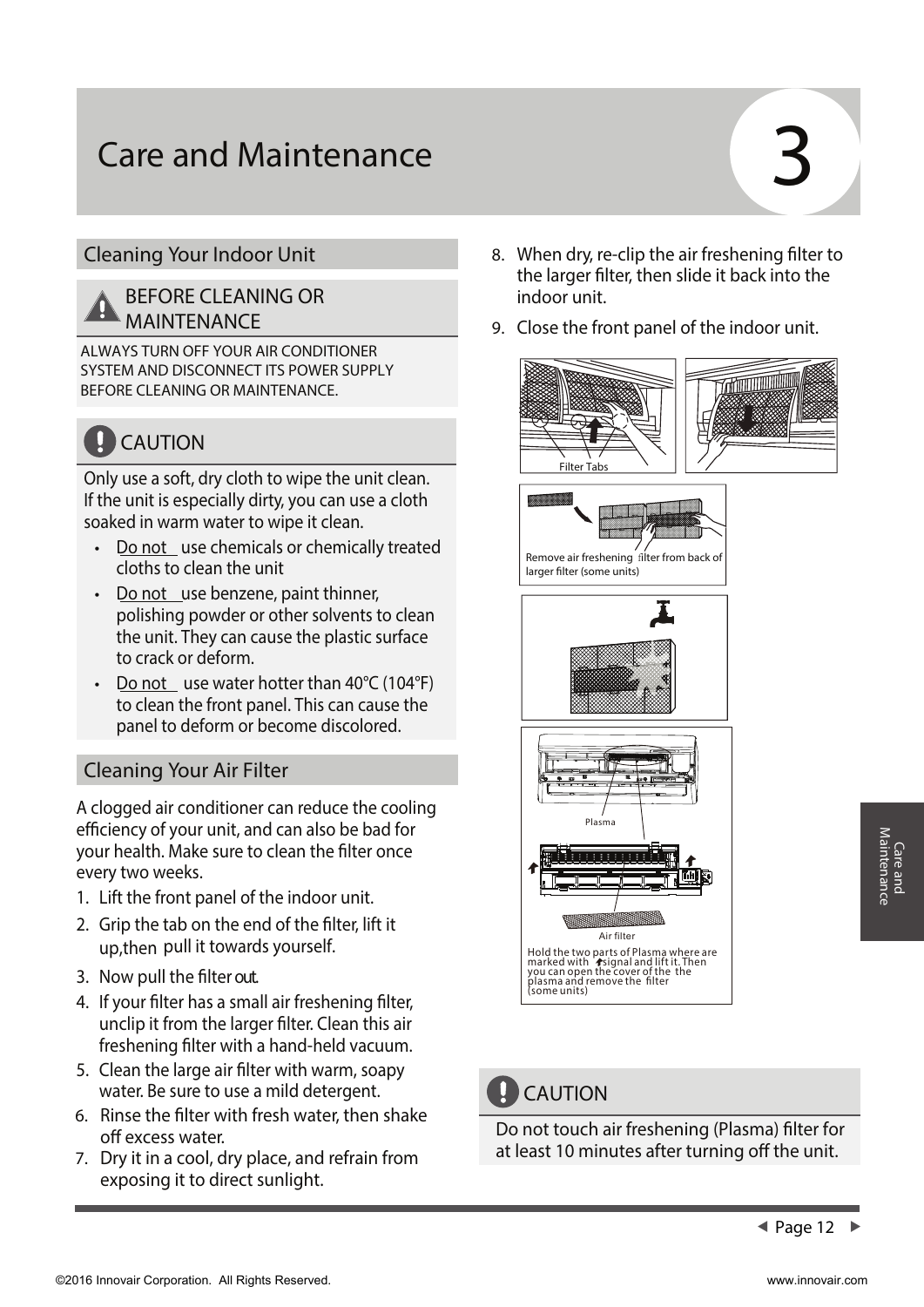### **CAUTION**

- Before changing the filter or cleaning, turn off the unit and disconnect its power supply.
- When removing filter, do not touch metal parts in the unit. The sharp metal edges can cut you.
- Do not use water to clean the inside of the indoor unit. This can destroy insulation and cause electrical shock.
- Do not expose filter to direct sunlight when drying. This can shrink the filter.

#### **Air Filter Reminders (Optional)**

**Air Filter Cleaning Reminder**

After 240 hours of use, the display window on the indoor unit will flash "CL." This is a reminder to clean your filter. After 15 seconds, the unit will revert to its previous display.

To reset the reminder, press the **LED** button on your remote control 4 times, or press the **MANUAL CONTROL** button 3 times. If you don't reset the reminder, the "CL" indicator will flash again when you restart the unit.

**Air Filter Replacement Reminder**

After 2,880 hours of use, the display window on the indoor unit will flash "nF." This is a reminder to replace your filter. After 15 seconds, the unit will revert to its previous display.

To reset the reminder, press the **LED** button on your remote control 4 times, or press the **MANUAL CONTROL** button 3 times. If you don't reset the reminder, the "nF" indicator will flash again when you restart the unit.

### **CAUTION**

- Any maintenance and cleaning of outdoor unit should be performed by an authorized dealer or licensed service provider.
- Any unit repairs should be performed by authorized dealer or licensed servic e provider.

#### **Maintenance – Long Periods of Non-Use**

If you plan not to use your air conditioner for an extended period of time, do the following:





Clean all filters Turn on FAN function until

unit dries out completely



Turn off the unit and disconnect the power

Remove batteries from remote control

**Maintenance – Pre-Season Inspection**

After long periods of non-use, or before periods of frequent use, do the following:





Check for damaged wires Clean all filters







Check for leaks Replace batteries





Make sure nothing is blocking all air inlets and outlets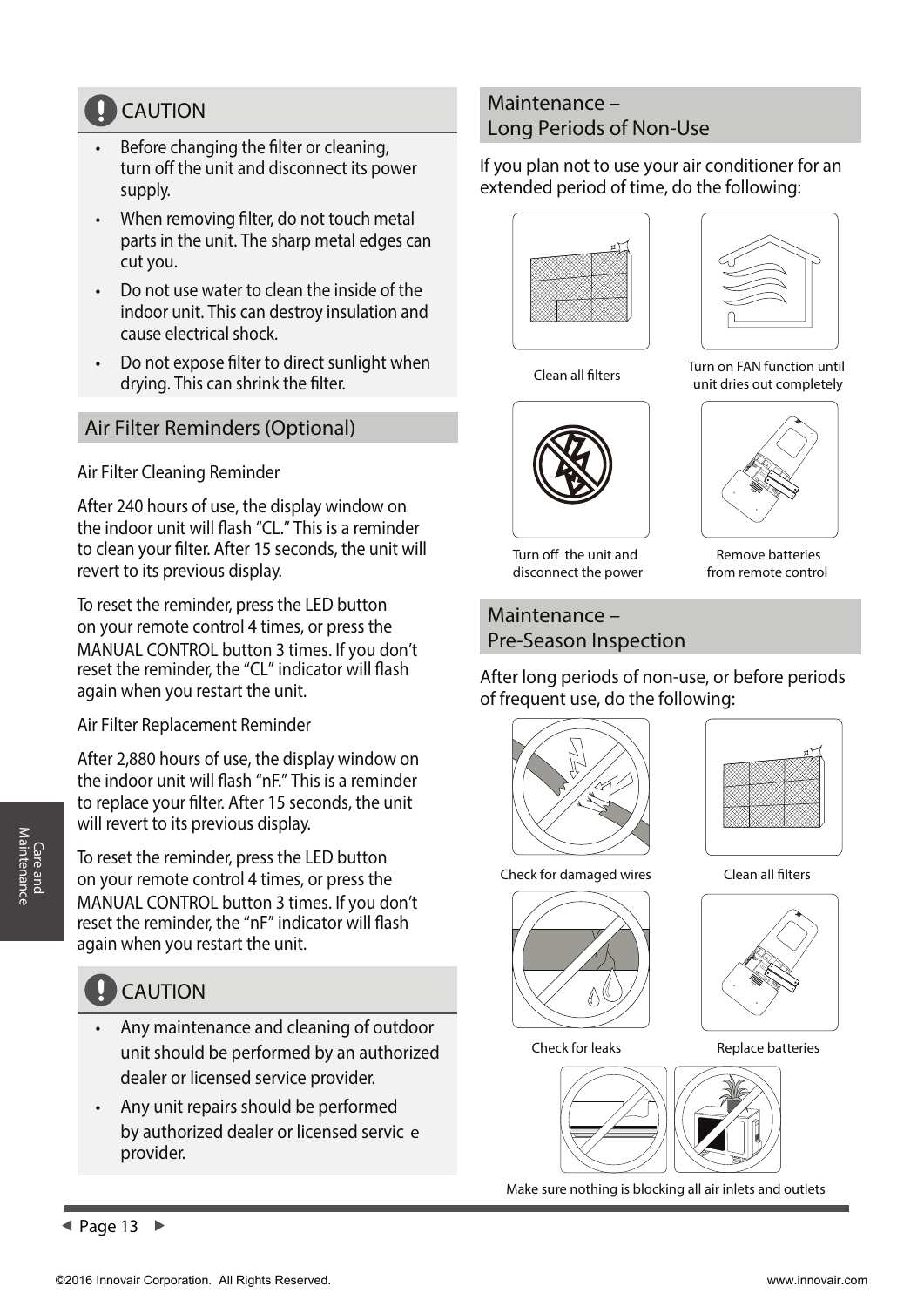# **Troubleshooting**

### **SAFETY PRECAUTIONS**

If ANY of the following conditions occurs, turn off your unit immediately!

- The power cord is damaged or abnormally warm
- You smell a burning odor
- The unit emits loud or abnormal sounds
- A power fuse blows or the circuit breaker frequently trips
- Water or other objects fall into or out of the unit

**DO NOT ATTEMPT TO FIX THESE YOURSELF! CONTACT AUTHORIZED SERVICE PROVIDER IMMEDIATELY!**

#### **Common Issues**

 $\mathbf{I}$ 

The following problems are not a malfunction and in most situations will not require repairs.

| <i><u><b>Issue</b></u></i>                                | <b>Possible Causes</b>                                                                                                                                                                |
|-----------------------------------------------------------|---------------------------------------------------------------------------------------------------------------------------------------------------------------------------------------|
| Unit does not turn                                        | The Unit has a 3-minute protection feature that prevents the                                                                                                                          |
| on when pressing                                          | unit from overloading. The unit cannot be restarted within                                                                                                                            |
| <b>ON/OFF button</b>                                      | three minutes of being turned off.                                                                                                                                                    |
| The unit changes<br>from COOL/HEAT<br>mode to FAN<br>mode | The unit may change its setting to prevent frost from forming<br>on the unit. Once the temperature increases, the unit will start<br>operating in the previously selected mode again. |
|                                                           | The set temperature has been reached, at which point the<br>unit turns off the compressor. The unit will continue operating<br>when the temperature fluctuates again.                 |
| The indoor unit                                           | In humid regions, a large temperature difference between the                                                                                                                          |
| emits white mist                                          | room's air and the conditioned air can cause white mist.                                                                                                                              |
| Both the indoor                                           | When the unit restarts in HEAT mode after defrosting, white                                                                                                                           |
| and outdoor units                                         | mist may be emitted due to moisture generated from the                                                                                                                                |
| emit white mist                                           | defrosting process.                                                                                                                                                                   |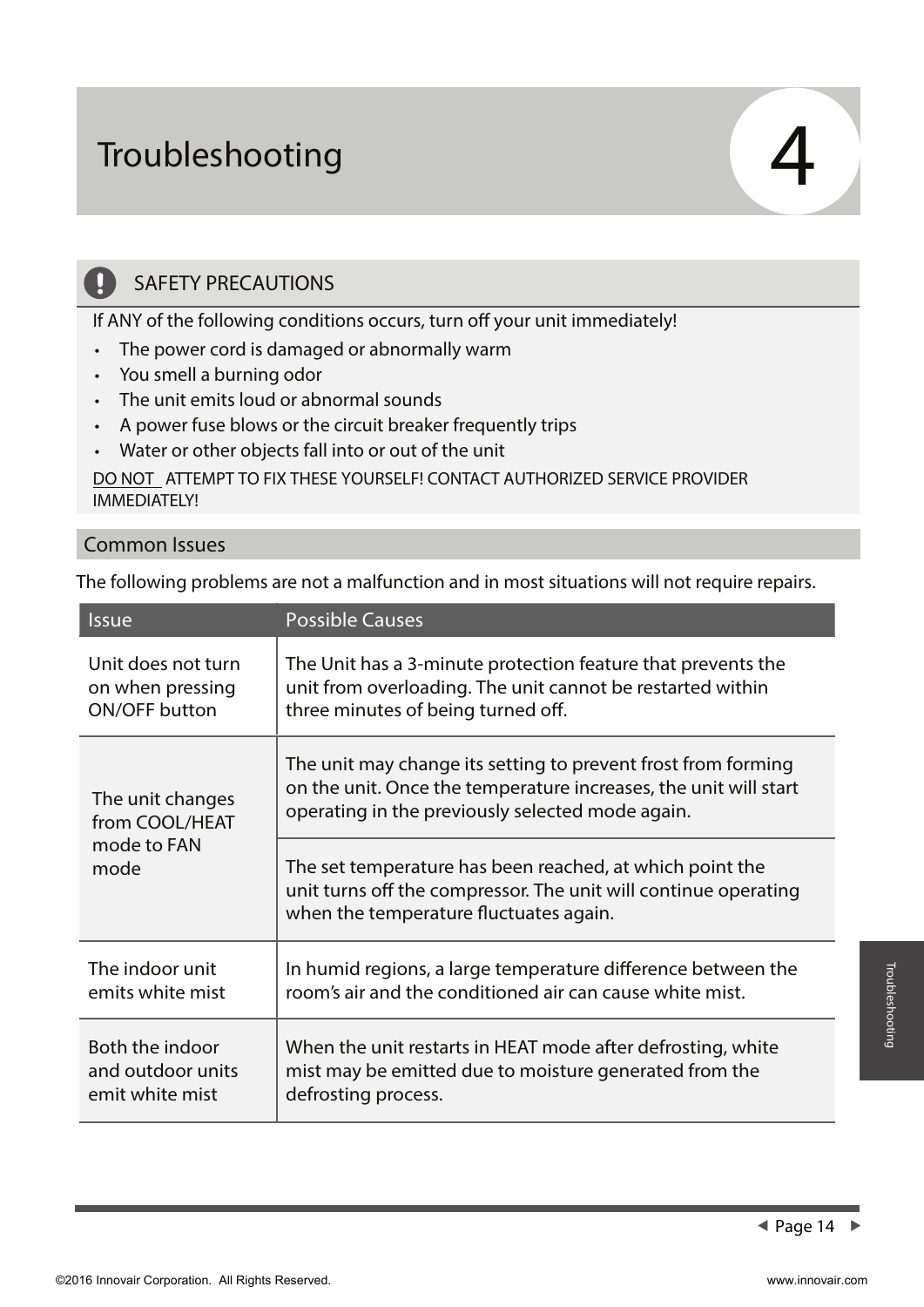| <b>Issue</b>                                                    | <b>Possible Causes</b>                                                                                                                                                                                    |
|-----------------------------------------------------------------|-----------------------------------------------------------------------------------------------------------------------------------------------------------------------------------------------------------|
| The indoor unit<br>makes noises                                 | A rushing air sound may occur when the louver resets its<br>position.                                                                                                                                     |
|                                                                 | A squeaking sound may occur after running the unit in HEAT<br>mode due to expansion and contraction of the unit's plastic<br>parts.                                                                       |
|                                                                 | Low hissing sound during operation: This is normal and is<br>caused by refrigerant gas flowing through both indoor and<br>outdoor units.                                                                  |
| Both the indoor<br>unit and outdoor<br>unit make noises         | Low hissing sound when the system starts, has just stopped<br>running, or is defrosting: This noise is normal and is caused by<br>the refrigerant gas stopping or changing direction.                     |
|                                                                 | Squeaking sound: Normal expansion and contraction of<br>plastic and metal parts caused by temperature changes during<br>operation can cause squeaking noises.                                             |
| The outdoor unit<br>makes noises                                | The unit will make different sounds based on its current<br>operating mode.                                                                                                                               |
| Dust is emitted<br>from either the<br>indoor or outdoor<br>unit | The unit may accumulate dust during extended periods of<br>non-use, which will be emitted when the unit is turned on.<br>This can be mitigated by covering the unit during long periods<br>of inactivity. |
| The unit emits a<br>bad odor                                    | The unit may absorb odors from the environment (such as<br>furniture, cooking, cigarettes, etc.) which will be emitted<br>during operations.                                                              |
|                                                                 | The unit's filters have become moldy and should be cleaned.                                                                                                                                               |
| The fan of the<br>outdoor unit does<br>not operate              | During operation, the fan speed is controlled to optimize<br>product operation.                                                                                                                           |
| Operation<br>is erratic,                                        | Interference from cell phone towers and remote boosters may<br>cause the unit to malfunction.                                                                                                             |
| unpredictable,<br>or unit is                                    | In this case, try the following:                                                                                                                                                                          |
| unresponsive                                                    | Disconnect the power, then reconnect.<br>$\bullet$                                                                                                                                                        |
|                                                                 | Press ON/OFF button on remote control to restart operation.<br>$\bullet$                                                                                                                                  |
|                                                                 | NOTE: If problem persists, contact a local dealer or your nearest customer service                                                                                                                        |

## center. Provide them with a detailed description of the unit malfunction as well as your model number.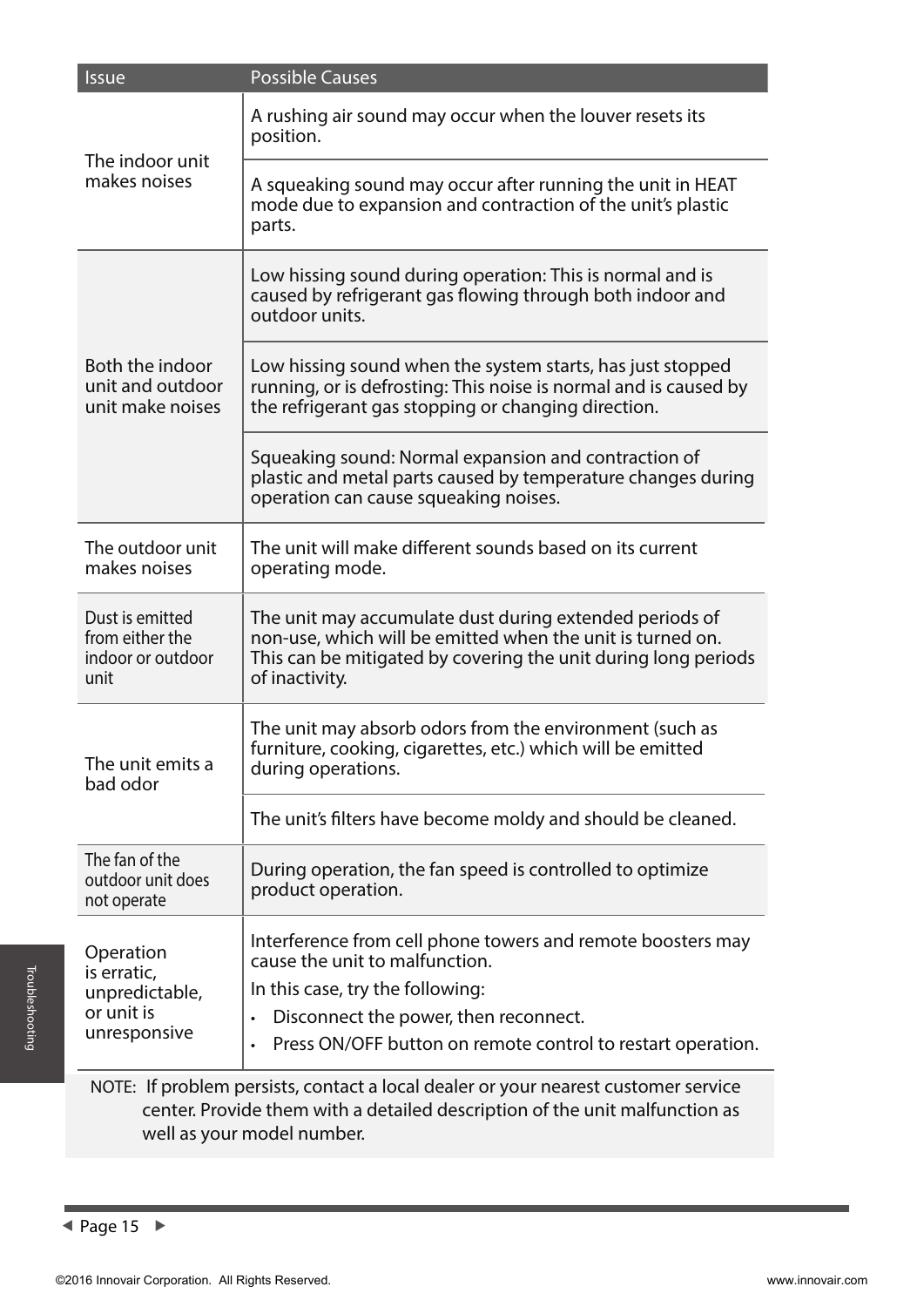### **Troubleshooting**

When troubles occur, please check the following points before contacting a repair company.

| Problem                     | <b>Possible Causes</b>                                                               | Solution                                                                                                                          |
|-----------------------------|--------------------------------------------------------------------------------------|-----------------------------------------------------------------------------------------------------------------------------------|
| Poor Cooling<br>Performance | Temperature setting may<br>be higher than ambient<br>room temperature                | Lower the temperature setting                                                                                                     |
|                             | The heat exchanger on the<br>indoor or outdoor unit is<br>dirty                      | Clean the affected heat exchanger                                                                                                 |
|                             | The air filter is dirty                                                              | Remove the filter and clean it<br>according to instructions                                                                       |
|                             | The air inlet or outlet of<br>either unit is blocked                                 | Turn the unit off, remove the<br>obstruction and turn it back on                                                                  |
|                             | Doors and windows are<br>open                                                        | Make sure that all doors and<br>windows are closed while<br>operating the unit                                                    |
|                             | Excessive heat is generated<br>by sunlight                                           | Close windows and curtains<br>during periods of high heat or<br>bright sunshine                                                   |
|                             | Too many sources of heat<br>in the room (people,<br>computers, electronics,<br>etc.) | Reduce amount of heat sources                                                                                                     |
|                             | Low refrigerant due to leak<br>or long-term use                                      | Check for leaks, re-seal if<br>necessary and top off refrigerant                                                                  |
|                             | <b>SILENCE function is</b><br>activated(optional function)                           | <b>SILENCE function can lower</b><br>product performance by reducing<br>operating frequency. Turn off<br><b>SILENCE function.</b> |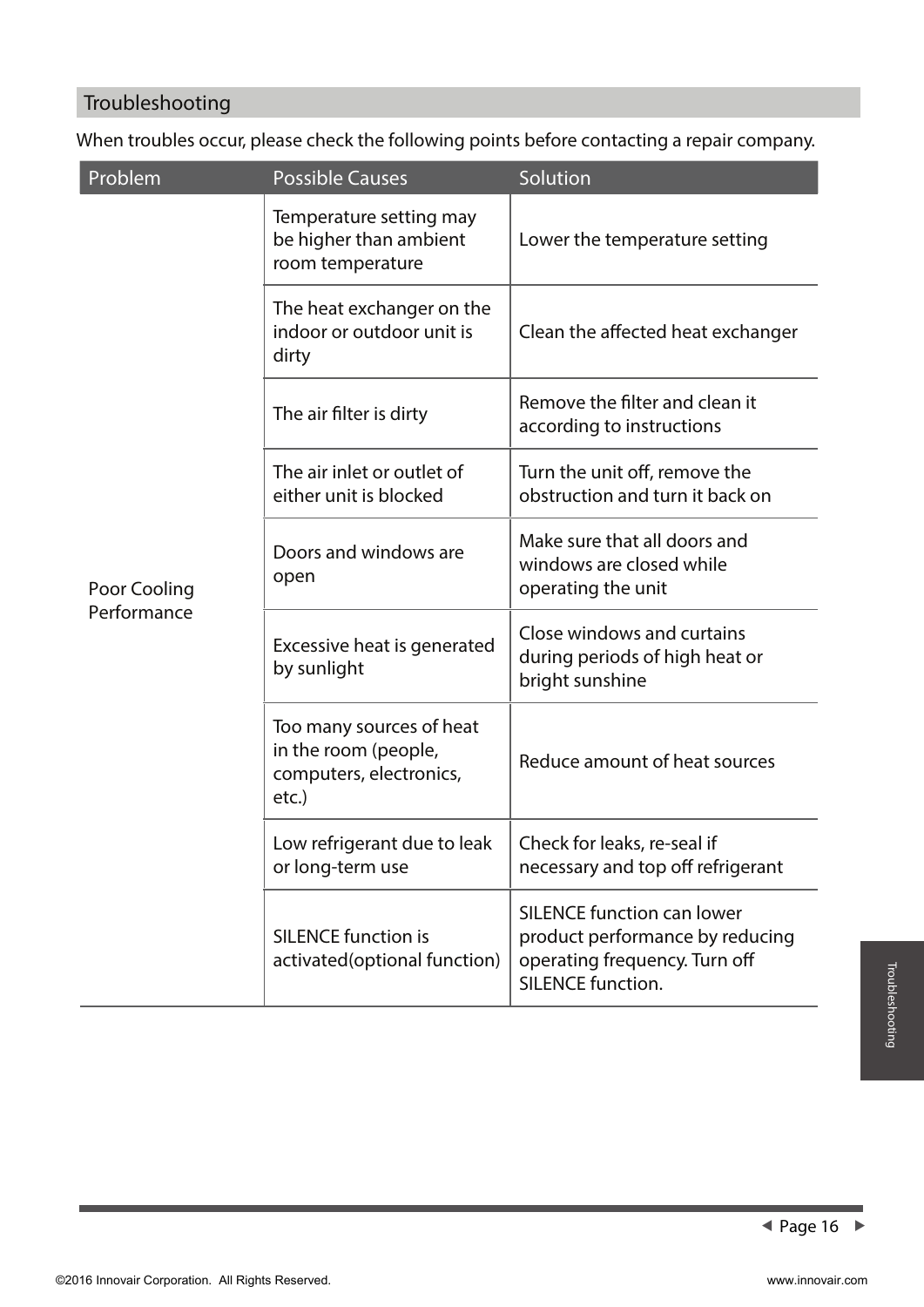| Problem                                 | <b>Possible Causes</b>                                                                                                                                                                  | Solution                                                            |  |
|-----------------------------------------|-----------------------------------------------------------------------------------------------------------------------------------------------------------------------------------------|---------------------------------------------------------------------|--|
| The unit is not<br>working              | Power failure                                                                                                                                                                           | Wait for the power to be<br>restored                                |  |
|                                         | The power is turned off                                                                                                                                                                 | Turn on the power                                                   |  |
|                                         | The fuse is burned out                                                                                                                                                                  | Replace the fuse                                                    |  |
|                                         | Remote control batteries are<br>dead                                                                                                                                                    | Replace batteries                                                   |  |
|                                         | The Unit's 3-minute protection<br>has been activated                                                                                                                                    | Wait three minutes after<br>restarting the unit                     |  |
|                                         | Timer is activated                                                                                                                                                                      | Turn timer off                                                      |  |
| The unit starts and<br>stops frequently | There's too much or too little<br>refrigerant in the system                                                                                                                             | Check for leaks and<br>recharge the system with<br>refrigerant.     |  |
|                                         | Incompressible gas or<br>moisture has entered the<br>system.                                                                                                                            | Evacuate and recharge the<br>system with refrigerant                |  |
|                                         | The compressor is broken                                                                                                                                                                | Replace the compressor                                              |  |
|                                         | The voltage is too high or<br>too low                                                                                                                                                   | Install a manostat to<br>regulate the voltage                       |  |
| Poor heating<br>performance             | The outdoor temperature is<br>exetremtly low                                                                                                                                            | Use auxiliary heating<br>device                                     |  |
|                                         | Cold air is entering through<br>doors and windows                                                                                                                                       | Make sure that all doors<br>and windows are closed<br>during use    |  |
|                                         | Low refrigerant due to leak or<br>long-term use                                                                                                                                         | Check for leaks, re-seal<br>if necessary and top off<br>refrigerant |  |
| Indicator lamps<br>continue flashing    | The unit may stop operation or continue to run safely. If<br>the indicator lamps continue to flash or error codes appear,<br>wait for about 10 minutes. The problem may resolve itself. |                                                                     |  |
| Error code appears in                   |                                                                                                                                                                                         |                                                                     |  |
| of indoor unit:                         | If not, disconnect the power, then connect it again. Turn<br>the unit on.                                                                                                               |                                                                     |  |
| P1, P2, P3<br>F1, F2, F3                |                                                                                                                                                                                         |                                                                     |  |
| the window display<br>E0, E1, E2        | If the problem persists, disconnect the power and contact<br>your nearest customer service center.                                                                                      |                                                                     |  |

NOTE: If your problem persists after performing the checks and diagnostics above, turn off your unit immediately and contact an authorized service center.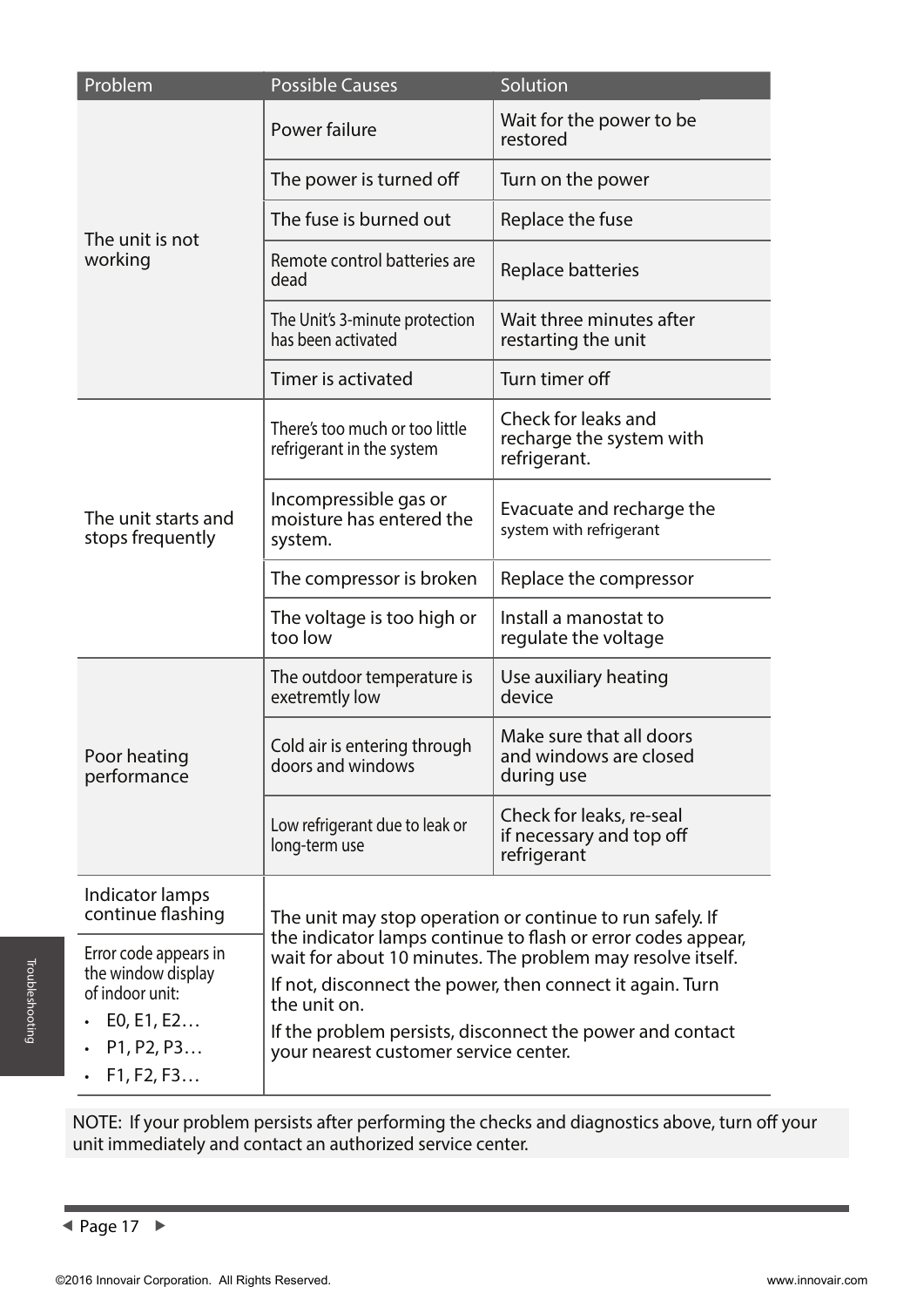## **European Disposal Guidelines**

This appliance contains refrigerant and other potentially hazardous materials. When disposing of this appliance, the law requires special collection and treatment. **Do not** dispose of this product as household waste or unsorted municipal waste.

When disposing of this appliance, you have the following options:

- Dispose of the appliance at designated municipal electronic waste collection facility.
- When buying a new appliance, the retailer will take back the old appliance free of charge.
- The manufacturer will take back the old appliance free of charge.
- Sell the appliance to certified scrap metal dealers.

#### **Special notice**

Disposing of this appliance in the forest or other natural surroundings endangers your health and is bad for the environment. Hazardous substances may leak into the ground water and enter the food chain.